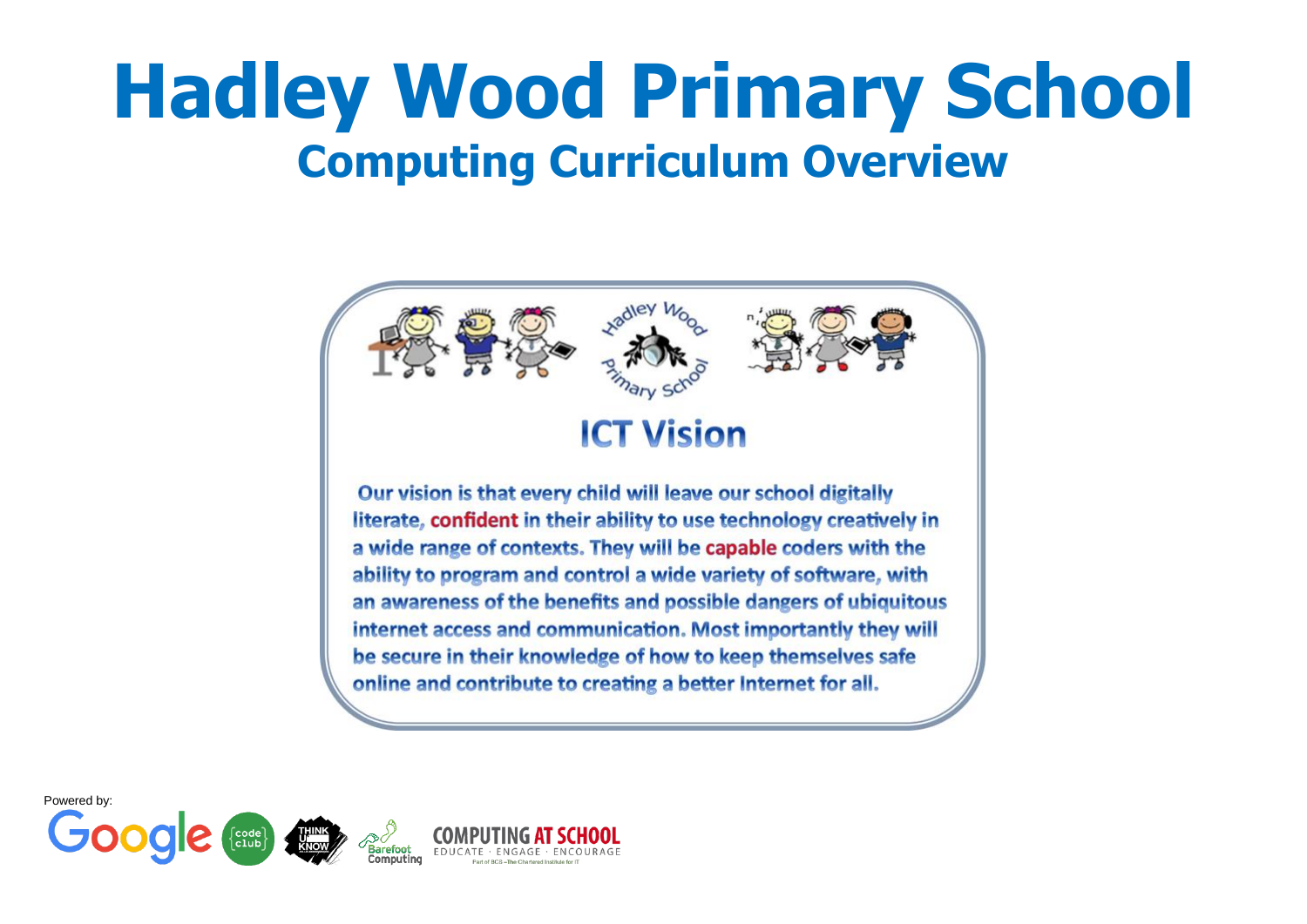#### **Curriculum Intent:**

At Hadley Wood, we recognise that technology plays a huge part in modern life and will only become more integral as our children grow up. We appreciate that our children's access to technology outside of school varies widely and we therefore aim to equip every child to confidently use all forms of technology as well as developing a solid understanding of how computers work. Furthermore, we aim to develop children's perception of technology as a tool for learning, innovation and discovery.

Our curriculum aims to embed technology throughout all subjects and allow every pupil hands-on experience of a variety of hardware and software. Children have the opportunity to use technology to enhance their learning in all subjects as well as learn Computer Science discreetly. As a school, we believe we have a dual responsibility when it comes to online safety: to ensure our school's online procedures keep children and young people safe, and to teach them about online safety, in and outside of school. In order to achieve this class teachers foster an open environment in which children are encouraged to ask any questions and participate in an ongoing conversation about the benefits and dangers of the online world in both our computing lessons but also through PSHE, RSE and P4C lessons. We want our children to leave Hadley Wood as confident, capable and caring Digital Citizens who are aware of the importance of equality, privacy and the importance of safe relationships in the online world.

#### **How we plan for and teach Computing:**

The Primary National Curriculum for Computing can be split into 3 strands:

- Digital Literacy: Pupils learn to use technology to express themselves and develop their ideas.
- Information Technology: Pupils learn to use technology to create programs, systems and a range of content.
- Computer Science: Pupils are taught the principles of information and computation, how digital systems work and how to put this knowledge to use through programming.

At Hadley Wood, we teach each Computing strand discreetly, linking Computing lessons to our wider school curriculum wherever possible.

Furthermore, we believe that it is very important that children are taught to be good Digital Citizens. Therefore, every year group delivers a six week block on online safety at the beginning of each academic year. All pupils will sign their Acceptable Use documents following the teaching input to ensure a shared understanding of how to stay safe in the online world. Throughout the course of the year, class teachers revisit online safety through Digital Citizenship lessons at the beginning of each half term. Digital Citizenship lessons encompass online safety, cyber bullying, the importance of online privacy and identity, healthy technology usage, healthy relationships, use of passwords, copyright and managing information online.

### **What you will see in our Computing lessons:**

1. Every lesson is carefully planned around **an enquiry question for children to answer**. By ensuring that these questions spark children's enquiry and **curiosity**, children are engaged in their learning and want to find out the answer. Lessons are purposeful and result in children gaining a new understanding of the world around them.

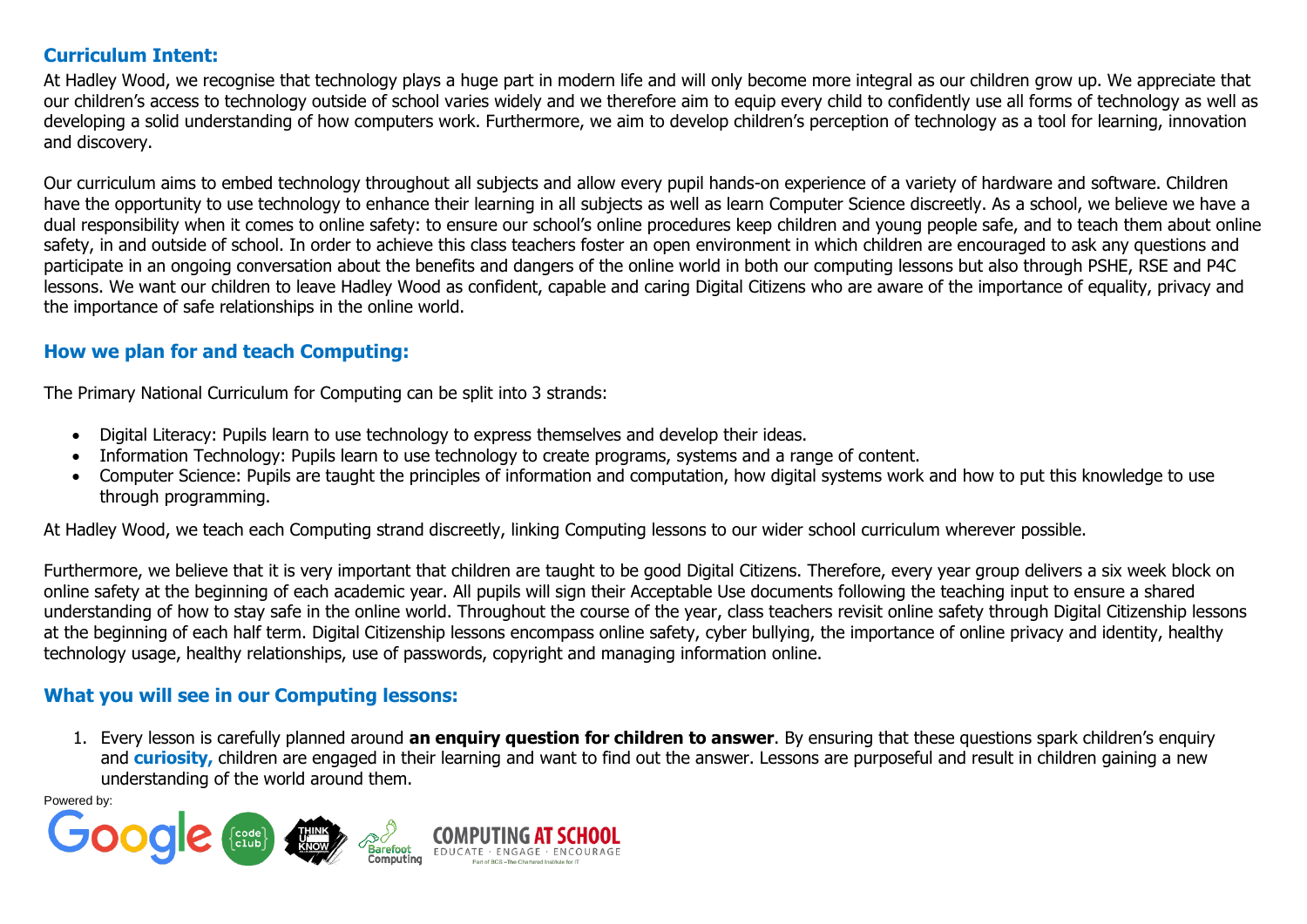- 2. In each lesson the **learning objective** is designed so that children have a powerful understanding of the skills and understanding they are developing in the lesson. **Success criteria** define the features of the learning intention in the context of the activity so that children can identify what they are aiming for and how well they are doing.
- 3. Learning is effectively sequenced by sharing prior learning **'building blocks'** at the start of each lesson/topic/new concept. We recognise that children are more likely to retain new learning if it connected to prior understanding. Building blocks help pupils of all levels to connect new learning with existing concepts and promote **independence.**
- 4. Teachers start each lesson with a **discursive statement** to engage pupils and draw links between prior and new learning. Different levels of challenge and **'what if'** challenges help to ensure our children have high **aspirations** of themselves and strive to be the best they can be.
- 5. Teachers skillfully use the **'Deliberate Mistake'** approach to learning to build pupil **resilience** to failure alongside their ability to work independently to problem solve. This embeds the concept that making mistakes is integral to the learning process.

| <b>ICT</b>                                                                                      |                                                                                 |  |  |  |  |  |
|-------------------------------------------------------------------------------------------------|---------------------------------------------------------------------------------|--|--|--|--|--|
| Year 1 and beyond                                                                               | <b>Early Years</b>                                                              |  |  |  |  |  |
| Developing cultural capital                                                                     | Link in understanding between algorithm and instructions                        |  |  |  |  |  |
|                                                                                                 | Link in understanding between debugging and problem solving                     |  |  |  |  |  |
|                                                                                                 | Recognise the importance of online safety and the vocabulary associated with it |  |  |  |  |  |
| Understand what algorithms are                                                                  | Beebots - inputting basic instructions                                          |  |  |  |  |  |
|                                                                                                 | Bee-Bot app on Ipads                                                            |  |  |  |  |  |
|                                                                                                 | Scratch Jnr on Ipads                                                            |  |  |  |  |  |
|                                                                                                 | Simple instructional; writing                                                   |  |  |  |  |  |
|                                                                                                 |                                                                                 |  |  |  |  |  |
| Create and debug simple programs                                                                | Beebots - inputting basic instructions                                          |  |  |  |  |  |
|                                                                                                 | Bee-Bot app on Ipads                                                            |  |  |  |  |  |
|                                                                                                 | Scratch Jnr on Ipads                                                            |  |  |  |  |  |
|                                                                                                 |                                                                                 |  |  |  |  |  |
| Use logical reasoning to predict the behaviour of simple programs                               | Beebots - inputting basic instructions                                          |  |  |  |  |  |
|                                                                                                 | Bee-Bot app on Ipads                                                            |  |  |  |  |  |
|                                                                                                 | Scratch Jnr on Ipads                                                            |  |  |  |  |  |
| Use technology purposefully to create, organise, store, manipulate and retrieve digital content | Use IPADS to take pictures of models/creations the children have produced       |  |  |  |  |  |
|                                                                                                 | Design pictures on 2Publish/ Purple mash software                               |  |  |  |  |  |
| Recognise common uses of information technology beyond school                                   | Experience of interactive whiteboard during lessons to move on learning         |  |  |  |  |  |
|                                                                                                 | Use of IPADs to capture learning opportunities                                  |  |  |  |  |  |
|                                                                                                 | Technology walk to identify technology around the school                        |  |  |  |  |  |
| Online safety                                                                                   | Smartie the Penguin. Children make masks.                                       |  |  |  |  |  |
|                                                                                                 | <b>Internet Safety Week</b>                                                     |  |  |  |  |  |
|                                                                                                 | Digi Duck story                                                                 |  |  |  |  |  |

### **Computing Curriculum Overview: EYFS – Year 6**

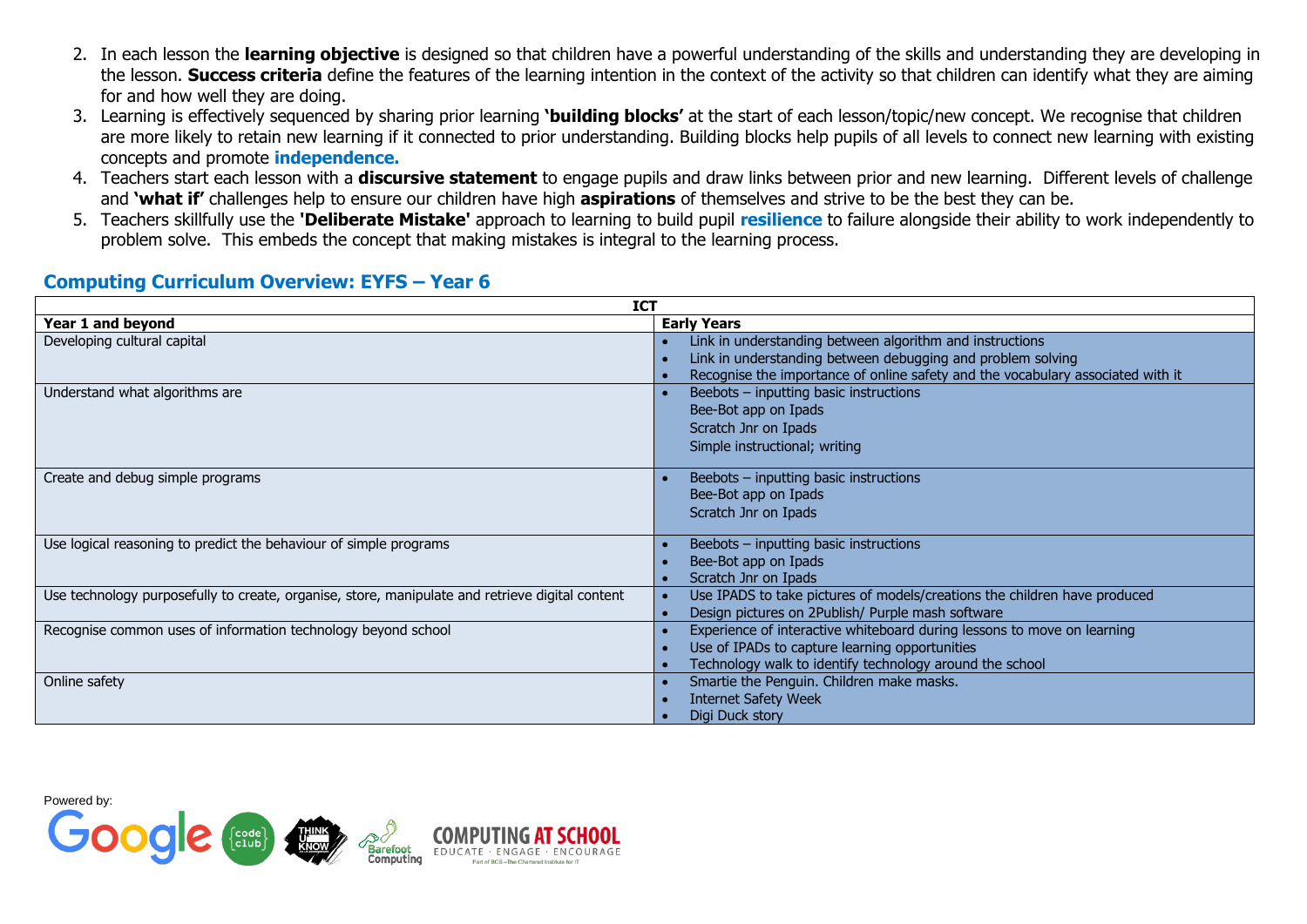|                   | <b>Autumn 1</b>                                                                                                                                         | <b>Autumn 2</b>                                                 | <b>Spring 1</b>                                                                                                                        | <b>Spring 2</b>                                                                                                | <b>Summer 1</b>                                                                                    | <b>Summer 2</b>                                                                                   |
|-------------------|---------------------------------------------------------------------------------------------------------------------------------------------------------|-----------------------------------------------------------------|----------------------------------------------------------------------------------------------------------------------------------------|----------------------------------------------------------------------------------------------------------------|----------------------------------------------------------------------------------------------------|---------------------------------------------------------------------------------------------------|
| Year 1            | Online safety:<br>Using the internet<br>safely                                                                                                          | Digital Literacy & Online<br>safety: using a<br>computer/device | Coding with<br>Codeapillars/Beebots                                                                                                    | Digital Literacy: bug<br>hunters                                                                               | Digital Literacy: potty<br>painters                                                                | Coding: Scratch Jnr -<br>introduction and<br>fundamentals                                         |
| Year <sub>2</sub> | Online safety:<br>Staying safe on the<br>internet<br>Coding - Predicting<br>behaviour and using<br>repeat command                                       | Coding: Using programs to<br>recreate shapes                    | Coding - Predicting<br>behaviour and using repeat<br>command                                                                           | Digital Literacy -<br>Learning about<br>development of world<br>wide web<br>Creating an online<br>presentation | Online safety: Emailing<br>as a class                                                              | Digital Literacy: Using<br>technology purposefully                                                |
| Year <sub>3</sub> | Online safety: Use<br>technology safely;<br>understand what is<br>considered as<br>unacceptable<br>behaviour and how<br>to deal with it.                | Coding:<br>Sequence instructions<br>Simple repetition           | Digital Literacy:<br>Develop an understanding<br>of the history of computers.<br>How computer networks<br>including the internet work. | Digital Literacy: Using a<br>database                                                                          | Online safety: & Digital<br>Literacy:<br>Communication and<br>collaboration in the wider<br>world. | Coding: Using simple<br>output/model to animate<br>sprites in a variety of<br>different programs. |
| Year 4            | Online safety: Using<br>technology safely,<br>look at examples of<br>what acceptable<br>behaviour is.<br>Coding: Interactive -<br>Chatbot               | Digital Literacy: Research<br>and develop a topic               | Online safety: Developing<br>an understanding of the<br>history of computers,<br>networking and the<br>internet.                       | Coding: Game - Boat<br>race                                                                                    | Digital Literacy: Childnet<br>video competition                                                    | Coding: Controlling<br>simple sprites with<br>commands and prompts.                               |
| Year 5            | Online safety:<br>Securing your<br>secrets<br>Digital Literacy:<br><b>News Reports</b><br>Using programs<br>such as IMovie to<br>bring learning to life | Digital Literacy: Data<br>analysis                              | Coding: Scratch - Space<br>Junk Game                                                                                                   | Online safety: and Digital<br>Literacy: How the<br>internet works                                              | Coding: Building a<br>webpage                                                                      | Coding: App design                                                                                |

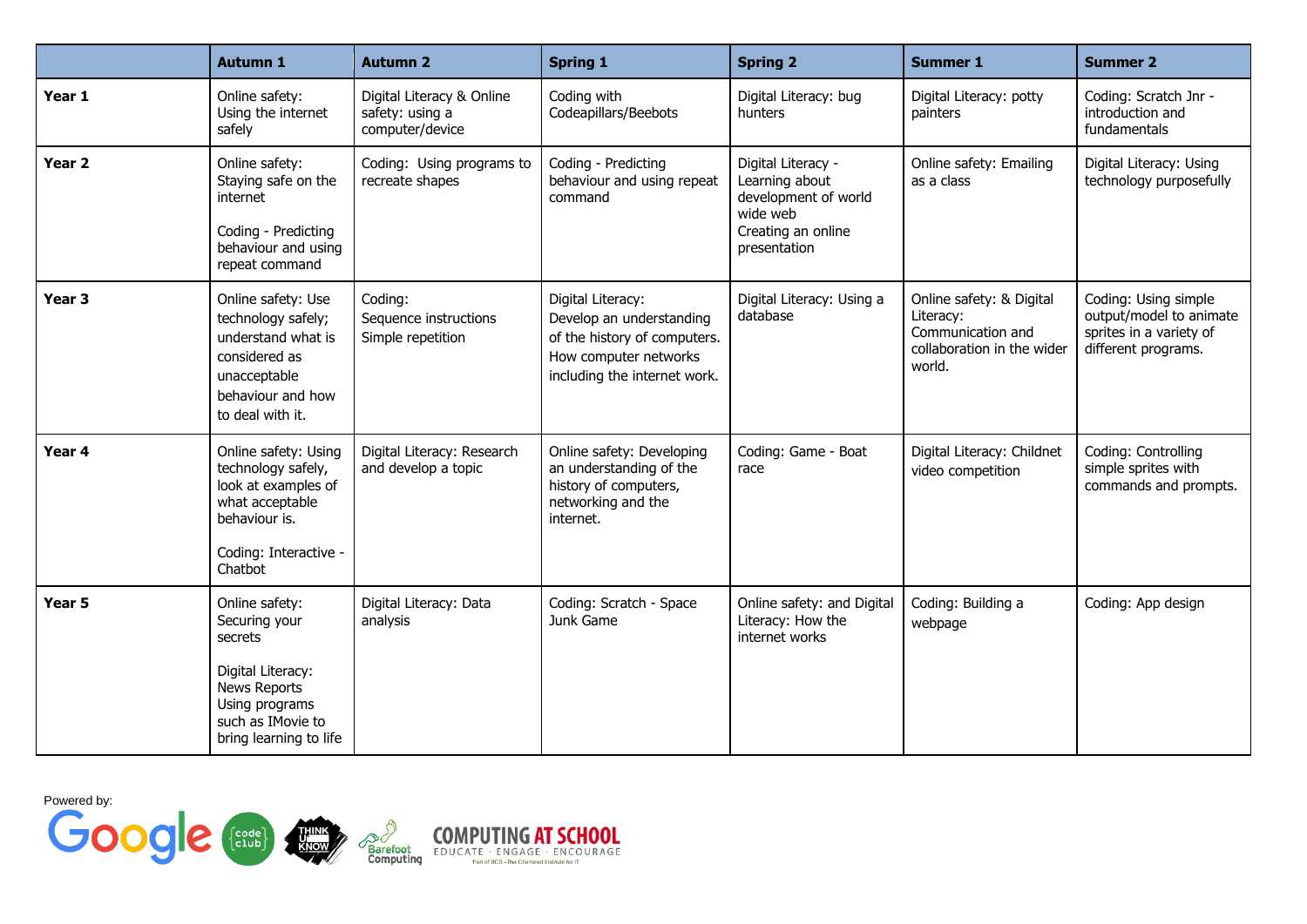| Year 6 | Online safety:<br>Google It's cool to<br>be kind | Digital Literacy: Explore a<br>Topic with Research and<br>Collaboration | Coding: scratch maths<br>Building with Numbers | Coding: Scratch Memory<br>qame | Digital Literacy: Childnet<br>video competition | Digital Literacy: using a<br>data analysis program |
|--------|--------------------------------------------------|-------------------------------------------------------------------------|------------------------------------------------|--------------------------------|-------------------------------------------------|----------------------------------------------------|
|--------|--------------------------------------------------|-------------------------------------------------------------------------|------------------------------------------------|--------------------------------|-------------------------------------------------|----------------------------------------------------|

## **Computing Progression of Skills: EYFS – Year 6**

| <b>EYFS</b>                                                              |                                                                      |                            |                                                                                                                                                                                                           |  |  |  |  |  |
|--------------------------------------------------------------------------|----------------------------------------------------------------------|----------------------------|-----------------------------------------------------------------------------------------------------------------------------------------------------------------------------------------------------------|--|--|--|--|--|
| Personal, Social and Emotional<br>Three and<br>Four-Year-<br>Development |                                                                      |                            | Remember rules without needing an adult to remind them.                                                                                                                                                   |  |  |  |  |  |
| Olds                                                                     | Physical Development                                                 |                            | Match their developing physical skills to tasks and activities in the setting.                                                                                                                            |  |  |  |  |  |
|                                                                          | Understanding the World                                              |                            | Explore how things work.                                                                                                                                                                                  |  |  |  |  |  |
| Reception                                                                | Personal, Social and Emotional<br>Development                        |                            | Show resilience and perseverance in the face of a challenge.<br>Know and talk about the different factors that support their overall health and wellbeing:<br>- sensible amounts of 'screen time'.        |  |  |  |  |  |
| Physical Development                                                     |                                                                      |                            | Develop their small motor skills so that they can use a range of<br>tools competently, safely and confidently.                                                                                            |  |  |  |  |  |
| <b>Expressive Arts and Design</b>                                        |                                                                      |                            | Explore, use and refine a variety of artistic effects to express<br>their ideas and feelings.                                                                                                             |  |  |  |  |  |
| FIG                                                                      | Managing Self<br>Personal,<br>Social and<br>Emotional<br>Development |                            | Be confident to try new activities and show independence,<br>resilience and perseverance in the face of challenge.<br>Explain the reasons for rules, know right from wrong and try to behave accordingly. |  |  |  |  |  |
|                                                                          | Expressive<br>Arts and<br>Design                                     | Creating<br>with Materials | Safely use and explore a variety of materials, tools and techniques, experimenting with colour, design, texture, form and<br>function.                                                                    |  |  |  |  |  |

|                  | Year 1                                                                             | Year 2                                                                        | Year <sub>3</sub>                              | Year <sub>4</sub>                               | Year 5                                                  | Year 6                                               |
|------------------|------------------------------------------------------------------------------------|-------------------------------------------------------------------------------|------------------------------------------------|-------------------------------------------------|---------------------------------------------------------|------------------------------------------------------|
| Digital Literacy | l can use simple<br>$\overline{\phantom{0}}$<br>navigation skills to<br>open a web | understand that<br>$\overline{\phantom{0}}$<br>people you<br>communicate with | . know how to<br>-<br>respond to<br>unpleasant | l can use the l<br>internet<br>independently to | l know how to<br>-<br>search for a<br>file/program on a | understand the<br>opportunities<br>computer networks |



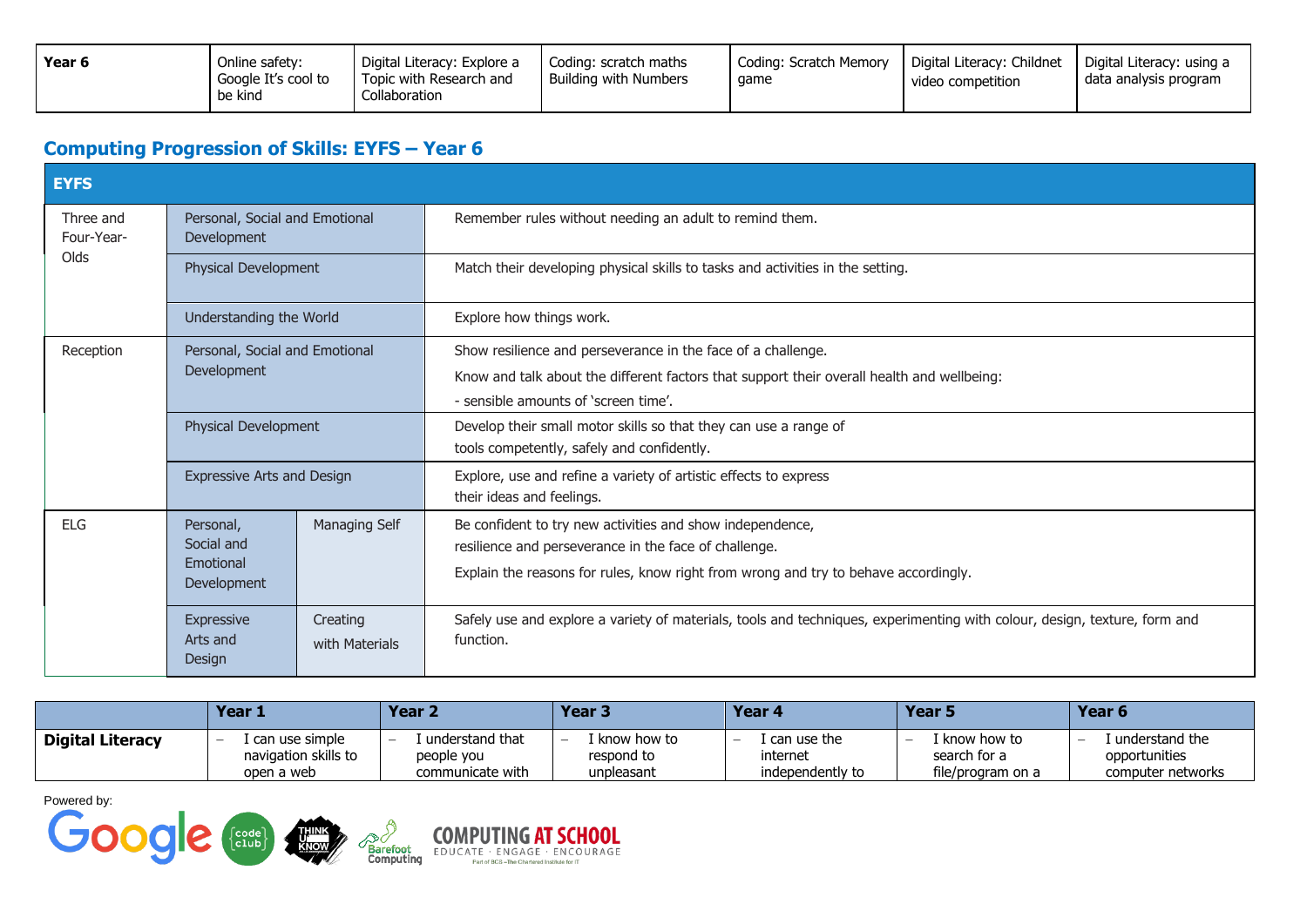|    | browser.<br>I can click on links<br>on a webpage to<br>navigate forward<br>and back.<br>I know that emails<br>are a way to send<br>and receive<br>messages digitally,<br>which is different to<br>sending a letter.<br>I know who to tell if<br>I see something I<br>do not like online.<br>I understand that I<br>must keep my<br>personal information<br>private online. | $\overline{a}$ | online may not<br>always be who they<br>say they are.<br>I understand not to<br>share any personal<br>information online.<br>I can explain the<br>importance of<br>keeping my<br>password secret.<br>I know how to<br>follow our school's<br>acceptable use<br>policy to stay safe<br>online.<br>I know what to do if<br>I see something I<br>do not like online.<br>I can open a web<br>browser and search<br>online safely.<br>I can navigate to a<br>website by entering<br>a simple web<br>address into a<br>browser. | $\equiv$ | communications via<br>mobile phone, text,<br>IM, email or chat<br>rooms.<br>I understand that<br>school some<br>computers are<br>networked so that<br>they can share<br>information $-$ e.g. a<br>class shared area.<br>I can add websites<br>to bookmark /<br>favourites.<br>I can copy and<br>paste images/text<br>from the internet.<br>I can upload a file<br>onto the school<br>MLE.<br>I understand the<br>difference between<br>publishing on the<br>school MLE and an<br>open public site.<br>I understand that | gather information<br>safely for my own<br>work<br>Identifies a range of<br>ways to report<br>concerns about<br>content<br>Recognises<br>acceptable/unaccept<br>able behaviour | school<br>computer/network<br>I understand and<br>can explain how<br>search results are<br>selected and ranked<br>I understand that<br>the internet is a<br>global computer<br>network<br>I understand the<br>importance of<br>appropriate online<br>behaviour and that<br>online (cyber-)<br>bullying is<br>unacceptable<br>I am aware that file<br>sharing is usually<br>illegal due to<br>copyright laws and<br>can also spread<br>viruses<br>I know the<br>importance of not<br>deleting | offer for collaboration<br>I can evaluate the<br>effectiveness of digital<br>content |
|----|----------------------------------------------------------------------------------------------------------------------------------------------------------------------------------------------------------------------------------------------------------------------------------------------------------------------------------------------------------------------------|----------------|---------------------------------------------------------------------------------------------------------------------------------------------------------------------------------------------------------------------------------------------------------------------------------------------------------------------------------------------------------------------------------------------------------------------------------------------------------------------------------------------------------------------------|----------|-------------------------------------------------------------------------------------------------------------------------------------------------------------------------------------------------------------------------------------------------------------------------------------------------------------------------------------------------------------------------------------------------------------------------------------------------------------------------------------------------------------------------|--------------------------------------------------------------------------------------------------------------------------------------------------------------------------------|----------------------------------------------------------------------------------------------------------------------------------------------------------------------------------------------------------------------------------------------------------------------------------------------------------------------------------------------------------------------------------------------------------------------------------------------------------------------------------------------|--------------------------------------------------------------------------------------|
|    |                                                                                                                                                                                                                                                                                                                                                                            |                |                                                                                                                                                                                                                                                                                                                                                                                                                                                                                                                           |          |                                                                                                                                                                                                                                                                                                                                                                                                                                                                                                                         |                                                                                                                                                                                |                                                                                                                                                                                                                                                                                                                                                                                                                                                                                              |                                                                                      |
|    |                                                                                                                                                                                                                                                                                                                                                                            |                |                                                                                                                                                                                                                                                                                                                                                                                                                                                                                                                           |          |                                                                                                                                                                                                                                                                                                                                                                                                                                                                                                                         |                                                                                                                                                                                |                                                                                                                                                                                                                                                                                                                                                                                                                                                                                              |                                                                                      |
|    |                                                                                                                                                                                                                                                                                                                                                                            |                |                                                                                                                                                                                                                                                                                                                                                                                                                                                                                                                           |          |                                                                                                                                                                                                                                                                                                                                                                                                                                                                                                                         |                                                                                                                                                                                |                                                                                                                                                                                                                                                                                                                                                                                                                                                                                              |                                                                                      |
|    |                                                                                                                                                                                                                                                                                                                                                                            |                | I know how to send<br>and receive an<br>online message.                                                                                                                                                                                                                                                                                                                                                                                                                                                                   |          | taking lots of text<br>from websites is<br>stealing other                                                                                                                                                                                                                                                                                                                                                                                                                                                               |                                                                                                                                                                                | inappropriate<br>electronic<br>communications                                                                                                                                                                                                                                                                                                                                                                                                                                                |                                                                                      |
|    |                                                                                                                                                                                                                                                                                                                                                                            |                |                                                                                                                                                                                                                                                                                                                                                                                                                                                                                                                           |          | people's work.<br>I understand that<br>the Internet<br>contains fact, fiction<br>and opinion and<br>begin to distinguish                                                                                                                                                                                                                                                                                                                                                                                                |                                                                                                                                                                                | I understand that<br>you should not<br>publish other<br>peoples' material on<br>the Internet without<br>their permission but                                                                                                                                                                                                                                                                                                                                                                 |                                                                                      |
|    |                                                                                                                                                                                                                                                                                                                                                                            |                |                                                                                                                                                                                                                                                                                                                                                                                                                                                                                                                           |          | between them.<br>I know how to<br>respond online if I<br>am asked for<br>personal details.                                                                                                                                                                                                                                                                                                                                                                                                                              |                                                                                                                                                                                | you can hyperlink to<br>their websites<br>I can select<br>appropriate images<br>and information for                                                                                                                                                                                                                                                                                                                                                                                          |                                                                                      |
| IT | I can independently                                                                                                                                                                                                                                                                                                                                                        |                | I can insert basic                                                                                                                                                                                                                                                                                                                                                                                                                                                                                                        |          | I can use a range of                                                                                                                                                                                                                                                                                                                                                                                                                                                                                                    | I can select from a                                                                                                                                                            | my own personal<br>page on the MLE<br>I can plan and                                                                                                                                                                                                                                                                                                                                                                                                                                         | I can combine a                                                                      |
|    | open a program and                                                                                                                                                                                                                                                                                                                                                         |                | punctuation using                                                                                                                                                                                                                                                                                                                                                                                                                                                                                                         |          | programs                                                                                                                                                                                                                                                                                                                                                                                                                                                                                                                | range of software                                                                                                                                                              | design a simple app                                                                                                                                                                                                                                                                                                                                                                                                                                                                          | variety of software to                                                               |





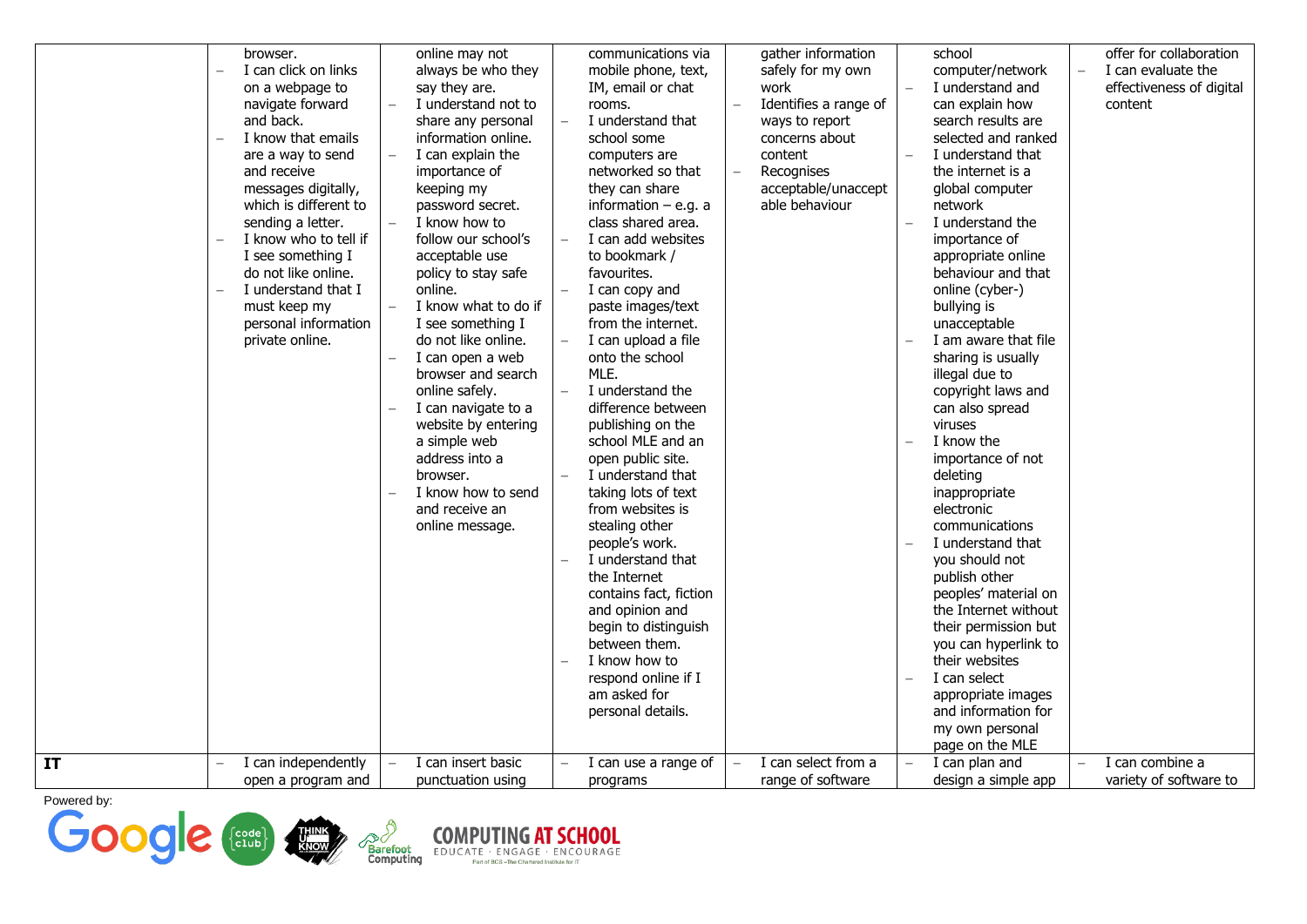|  | save my work.<br>I am beginning to<br>type with two | the shift key<br>including: commas,<br>speech marks, | independently.<br>I can create e-books<br>using simple apps |                          | applications<br>independently.<br>I can present results | to address a<br>particular need<br>I can use software | $\overline{\phantom{0}}$ | accomplish given<br>goals<br>I can select, uses and |
|--|-----------------------------------------------------|------------------------------------------------------|-------------------------------------------------------------|--------------------------|---------------------------------------------------------|-------------------------------------------------------|--------------------------|-----------------------------------------------------|
|  | hands.                                              | question and                                         | which include                                               |                          | of a research                                           | to create my own                                      |                          | combines software on                                |
|  | I can use the shift,                                | exclamation marks.                                   | images text sound                                           |                          | project in a                                            | sounds by                                             |                          | a range of digital                                  |
|  | space and enter key                                 | I can insert a text                                  | and video. E.g. Book                                        |                          | presentation format.                                    | recording, editing                                    |                          | devices                                             |
|  | correctly.                                          | box and an image                                     | Creator                                                     |                          | (PowerPoint)                                            | and playing.                                          | $\overline{\phantom{a}}$ | I can analyse and                                   |
|  | I can use a paint                                   | into a word                                          | I can independently                                         |                          | I can use a variety                                     | I can use software                                    |                          | evaluate data                                       |
|  | program to create a                                 | processing program.                                  | present information                                         |                          | of colours / texture                                    | to create and                                         | $\equiv$                 | I can design and                                    |
|  | picture using                                       | I can edit and                                       | using a                                                     |                          | and brush tools                                         | present digital                                       |                          | creates systems                                     |
|  | different sized                                     | correct my own                                       | presentational                                              |                          | within an art &                                         | content for a radio                                   |                          |                                                     |
|  | brushes and                                         | work by using the                                    | program.                                                    |                          | design program to                                       | podcast or jingle.                                    |                          |                                                     |
|  | colours.<br>I can enter data into                   | spell check function.                                | I can create and<br>edit text effectively                   |                          | create an image.                                        | I can create film<br>footage                          |                          |                                                     |
|  | a simple pictogram                                  | I can cut, copy and<br>paste text.                   | with appropriate use                                        | $\overline{\phantom{a}}$ | I can import images<br>into a desk top                  | independently to                                      |                          |                                                     |
|  |                                                     | I can use                                            | of tools e.g. Spell-                                        |                          | publisher.                                              | include title screen,                                 |                          |                                                     |
|  |                                                     | presentational                                       | check, cut and                                              |                          |                                                         | text, transitions and                                 |                          |                                                     |
|  |                                                     | software e.g.                                        | paste.                                                      |                          |                                                         | a soundtrack.                                         |                          |                                                     |
|  |                                                     | PowerPoint to                                        | I can contribute to                                         |                          | I can create a comic                                    | I can use a                                           |                          |                                                     |
|  |                                                     | present information                                  | my class page on a                                          |                          | strip layout using                                      | graphical modelling                                   |                          |                                                     |
|  |                                                     | to an audience.                                      | learning platform or                                        |                          | photos in a desk top                                    | package to inform                                     |                          |                                                     |
|  |                                                     | I can import images                                  | e-safety blog.                                              |                          | publisher                                               | my decisions and                                      |                          |                                                     |
|  |                                                     | and sounds into a                                    | I can create images                                         |                          | I can record short                                      | design e.g. use of                                    |                          |                                                     |
|  |                                                     | presentation.                                        | using a range of                                            |                          | video clips, combine                                    | Purple Mash D&T                                       |                          |                                                     |
|  |                                                     | I can create and                                     | paint programs                                              |                          | and edit film, adding                                   | program                                               |                          |                                                     |
|  |                                                     | modify pictures                                      | using the select,                                           |                          | titles and credits                                      | I can input formulae                                  |                          |                                                     |
|  |                                                     | using a paint                                        | draw, paint and                                             |                          | I can create a stop-<br>frame animation                 | to create a results                                   |                          |                                                     |
|  |                                                     | program by                                           | repeat tools.                                               | $\equiv$                 | I can collate data                                      | table (Excel)                                         |                          |                                                     |
|  |                                                     | selecting                                            | I can use music                                             |                          | using a                                                 | I can use                                             |                          |                                                     |
|  |                                                     | appropriate brush                                    | software to create a                                        |                          | database/spreadshe                                      | spreadsheets to                                       |                          |                                                     |
|  |                                                     | size, texture, spray,                                | sequence of musical                                         |                          | et                                                      | solve problems by                                     |                          |                                                     |
|  |                                                     | shape and palette.<br>I can print my own             | phrases.<br>I can shoot film,                               |                          | I can analyse data                                      | using the filter and<br>sort functions                |                          |                                                     |
|  |                                                     | work independently.                                  | exploring a range of                                        |                          | and present to                                          | (Excel)                                               |                          |                                                     |
|  |                                                     |                                                      | techniques e.g. long                                        |                          | audience graphically                                    |                                                       |                          |                                                     |
|  |                                                     |                                                      | and close up shots.                                         |                          | -including bar                                          |                                                       |                          |                                                     |
|  |                                                     |                                                      | I can upload, open                                          |                          | graphs and pie chart                                    |                                                       |                          |                                                     |
|  |                                                     |                                                      | and edit video files                                        |                          | formats (Excel)                                         |                                                       |                          |                                                     |
|  |                                                     |                                                      | e.g. using Windows                                          |                          | I can enter data and                                    |                                                       |                          |                                                     |
|  |                                                     |                                                      | Movie Maker or                                              |                          | simple formulae $+/-$                                   |                                                       |                          |                                                     |
|  |                                                     |                                                      | iMovie.                                                     |                          | into cells (Excel)                                      |                                                       |                          |                                                     |
|  |                                                     |                                                      | I can collect data to                                       | $\overline{\phantom{a}}$ | I can use sum and                                       |                                                       |                          |                                                     |
|  |                                                     |                                                      | enter into a                                                |                          | sort functions                                          |                                                       |                          |                                                     |
|  |                                                     |                                                      | spreadsheet/databa                                          |                          | (Excel)                                                 |                                                       |                          |                                                     |



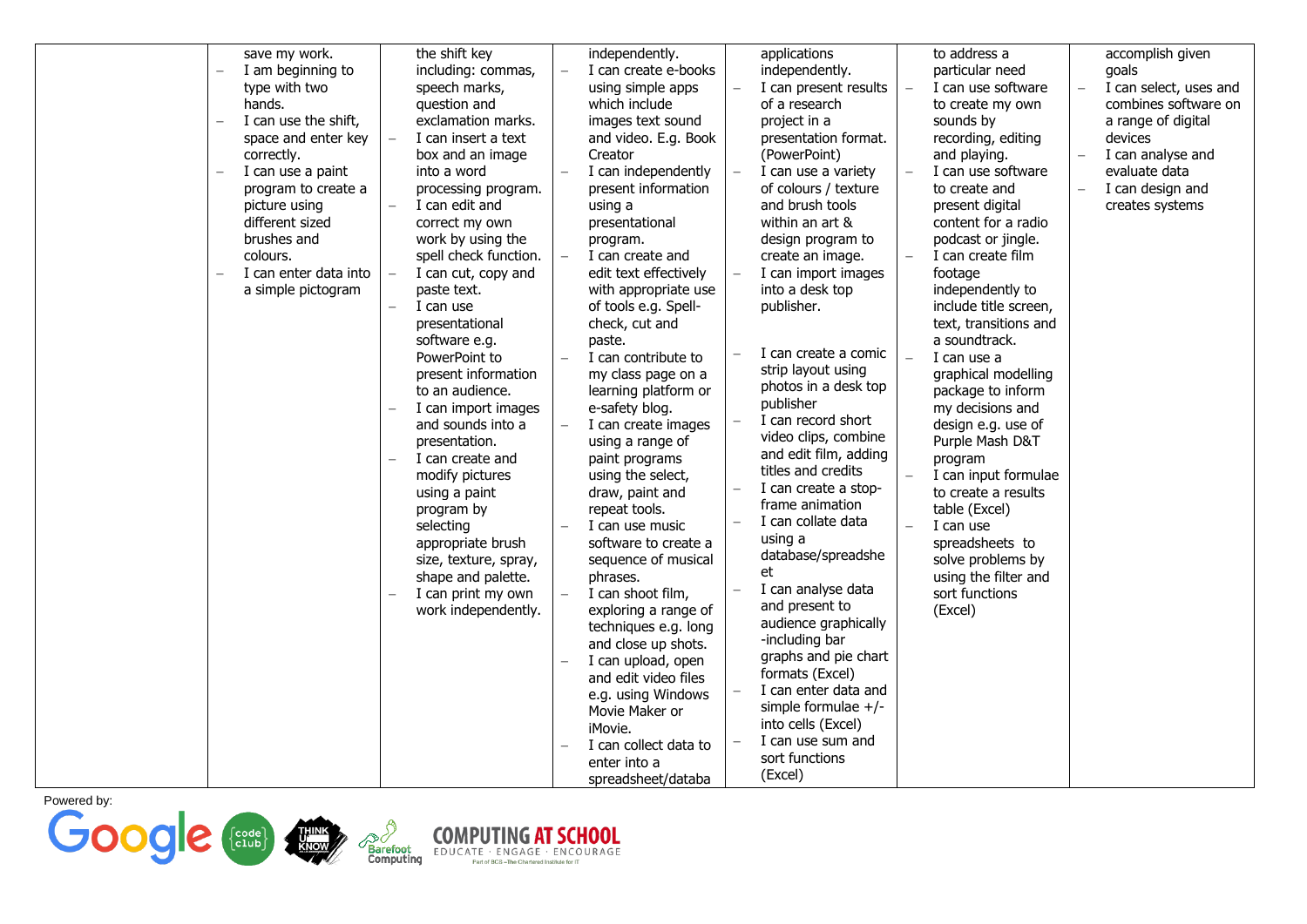|                         |                                                                                                                                                                                                                                                                                                                                                                                                                                                                                                                                                                                                                                                                                                                           |                                                                                                                                                                                                                                                                                                                                                                                                                                                                                                                                                                                      | se (Excel).<br>I can select and<br>change cell colour,<br>size, text and<br>number format<br>appropriately<br>(Excel)<br>I can use and<br>$\overline{\phantom{0}}$<br>explain terminology<br>associated with<br>spreadsheets e.g.<br>columns, rows,<br>cells, cell reference<br>(Excel)                                                                                                                                                                                                                                                                                                                                        |                                                                                                                                                                                                                                                                                                                                                                                                                                                                |                                                                                                                                                                                                                                                                                                                                                                                                                                                                               |                                                                                                                                                                                                                                                                                                                                                                                                                                                                                                                              |
|-------------------------|---------------------------------------------------------------------------------------------------------------------------------------------------------------------------------------------------------------------------------------------------------------------------------------------------------------------------------------------------------------------------------------------------------------------------------------------------------------------------------------------------------------------------------------------------------------------------------------------------------------------------------------------------------------------------------------------------------------------------|--------------------------------------------------------------------------------------------------------------------------------------------------------------------------------------------------------------------------------------------------------------------------------------------------------------------------------------------------------------------------------------------------------------------------------------------------------------------------------------------------------------------------------------------------------------------------------------|--------------------------------------------------------------------------------------------------------------------------------------------------------------------------------------------------------------------------------------------------------------------------------------------------------------------------------------------------------------------------------------------------------------------------------------------------------------------------------------------------------------------------------------------------------------------------------------------------------------------------------|----------------------------------------------------------------------------------------------------------------------------------------------------------------------------------------------------------------------------------------------------------------------------------------------------------------------------------------------------------------------------------------------------------------------------------------------------------------|-------------------------------------------------------------------------------------------------------------------------------------------------------------------------------------------------------------------------------------------------------------------------------------------------------------------------------------------------------------------------------------------------------------------------------------------------------------------------------|------------------------------------------------------------------------------------------------------------------------------------------------------------------------------------------------------------------------------------------------------------------------------------------------------------------------------------------------------------------------------------------------------------------------------------------------------------------------------------------------------------------------------|
| <b>Computer Science</b> | I understand that an<br>algorithm is a set of<br>instructions which a<br>program/computer<br>needs to work.<br>I can follow a set of<br>spoken instructions<br>(an algorithm)<br>accurately when<br>'playing robot'.<br>I can program a<br>$\qquad \qquad -$<br>floor robot to follow<br>a sequence of<br>instructions.<br>I can write a simple<br>$\overline{\phantom{m}}$<br>algorithm.<br>I can give simple<br>$\overline{\phantom{0}}$<br>directional<br>instructions to move<br>an on screen<br>character (sprite).<br>I can explain what<br>the term<br>'debugging' means.<br>I can predict the<br>behaviour of simple<br>programs.<br>I can give<br>$\overline{\phantom{m}}$<br>explanations for<br>what I think a | I can create an<br>algorithm to move<br>or rotate an on<br>screen character<br>(sprite).<br>I can explain the<br>function of the<br>repeat command.<br>I can create an<br>efficient algorithm<br>using the repeat<br>function.<br>I can write an<br>algorithm to add<br>sound to my<br>program.<br>I can test and<br>evaluate a partner's<br>algorithm.<br>I can use logical<br>reasoning to predict<br>the behaviour of<br>simple programs.<br>I can compare the<br>efficiency of<br>different sets of<br>instructions.<br>I can edit and<br>debug programs to<br>change or improve | I can create and<br>$\equiv$<br>debug an algorithm<br>using the move,<br>rotate and repeat<br>commands.<br>I can explain a<br>$\equiv$<br>simple sequence-<br>based algorithm in<br>my own words.<br>I can program<br>multiple on screen<br>characters to move<br>and interact, using a<br>sequence of<br>commands.<br>I can create an<br>algorithm to draw a<br>2D shape.<br>I can input a range<br>of variables<br>including wait,<br>sound and change<br>of costume.<br>I can use logical<br>$\equiv$<br>reasoning to detect<br>errors in my<br>program.<br>I can predict what<br>will happen when I<br>input an algorithm, | I can design<br>programs that<br>accomplish specific<br>goals<br>I can design and<br>creates programs<br>I can debugs<br>programs that<br>accomplish specific<br>goals<br>I can use repetition<br>in programs<br>I can control or<br>simulate physical<br>systems<br>I can use logical<br>reasoning to detect<br>and correct errors in<br>programs<br>I understand how<br>computer networks<br>can provide multiple<br>services, such as<br>the World Wide Web | I can use sequence,<br>selection and<br>repetition in<br>programs e.g.<br>repeatuntilif<br><b>blocks</b><br>I can design and<br>program a character<br>game<br>I can add point-<br>scoring and levels to<br>game code<br>I can write a<br>program that<br>accepts keyboard<br>and mouse input<br>and output<br>I can use logical<br>reasoning to explain<br>a rule based<br>algorithm in my own<br>words<br>I can use logical<br>reasoning to detect<br>errors in algorithms. | I can solves problems<br>$\equiv$<br>by decomposing them<br>into smaller parts<br>I can use selection in<br>$\equiv$<br>programs<br>I can work with<br>$\equiv$<br>variables<br>I can uses logical<br>$\equiv$<br>reasoning to explain<br>how some simple<br>algorithms work<br>I can use logical<br>$\overline{\phantom{0}}$<br>reasoning to detect<br>and correct errors in<br>algorithms<br>I understands<br>computer networks,<br>including the internet<br>I understand how<br>$\equiv$<br>search results are<br>ranked |